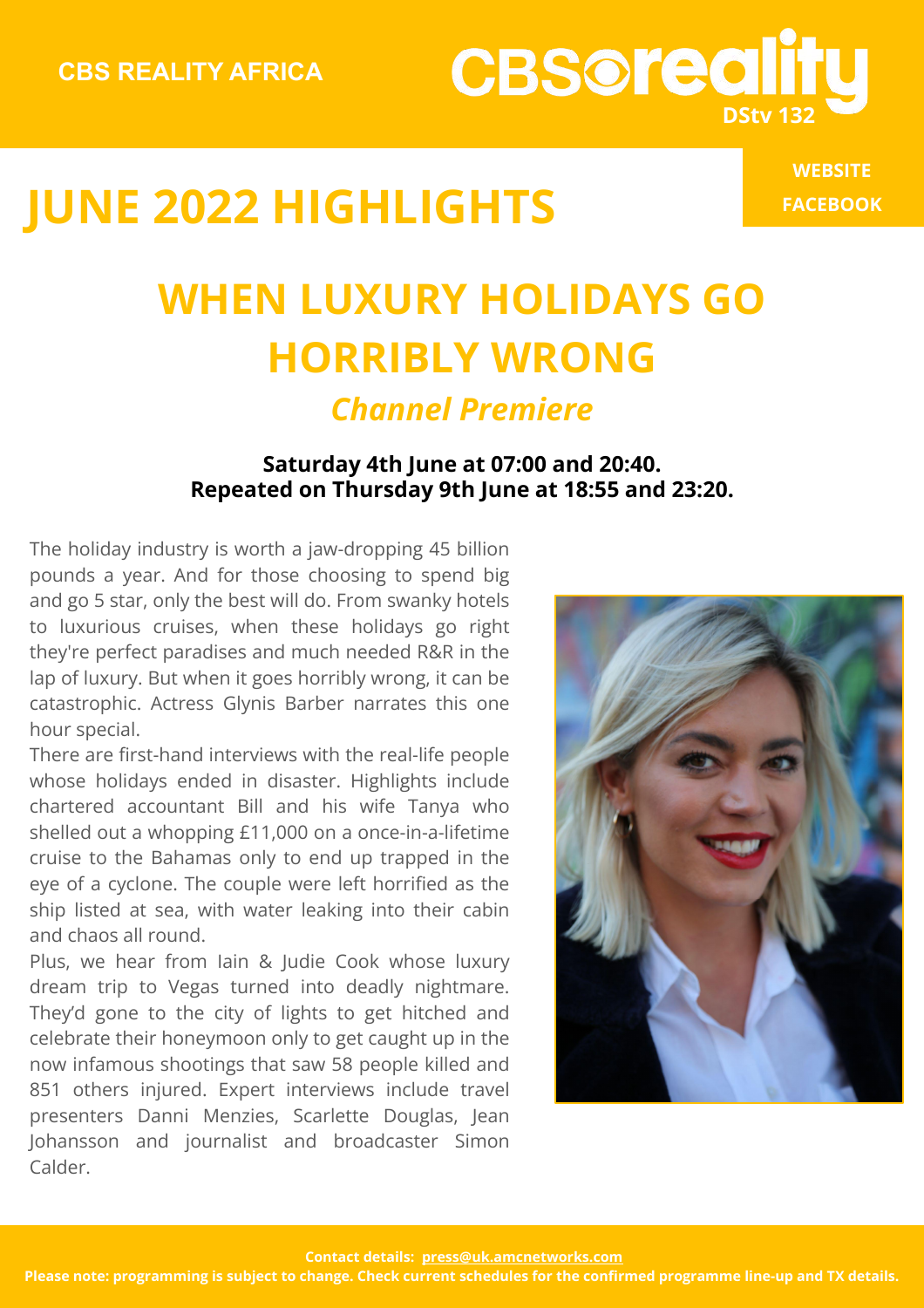**[WEBSITE](https://www.cbsreality.tv/eu_2/) [FACEBOOK](https://www.facebook.com/CBSrealitySA/)**

**DStv 132**

**CBSoreal** 

### **WHEN ALL-INCLUSIVE HOLIDAYS GO HORRIBLY WRONG** *Channel Premiere*

#### **Sunday 5th June at 07:30 and 20:40. Repeated on Friday 10th June at 18:55 and 23:20.**

Brits spend over 45 billion pounds travelling abroad for a well-earned break each year. For many the only way to holiday is to go all-inclusive. From endless food and drink, to hotels with kids' clubs and water parks going all-inclusive is supposed to be all about a hassle-free guarantee of fun in the sun. But for some, going all-inclusive is anything but relaxing. In this one hour special we meet the unlucky

holidaymakers whose holidays went horribly wrong.

There are first-hand interviews with the real-life people whose all-inclusive holidays ended in disaster. Highlights include nurse, Julia Vaughan who shelled out over £5,5000 for a relaxing break in Crete for her and her family, only to be confronted by a giant construction site next to their hotel. With work going on from morning until night the family were bombarded by dust and constant construction noise.

Expert interviews include travel presenters Sabrina Chakici and Scarlette Douglas, travel journalists Lisa Minot and Cathy Adams, plus Travel Risk Expert Lloyd Figgins. Jan Ravens narrates.



 **Contact details: press@uk.amcnetworks.com**

**Please note: programming is subject to change. Check current schedules for the confirmed programme line-up and TX details.**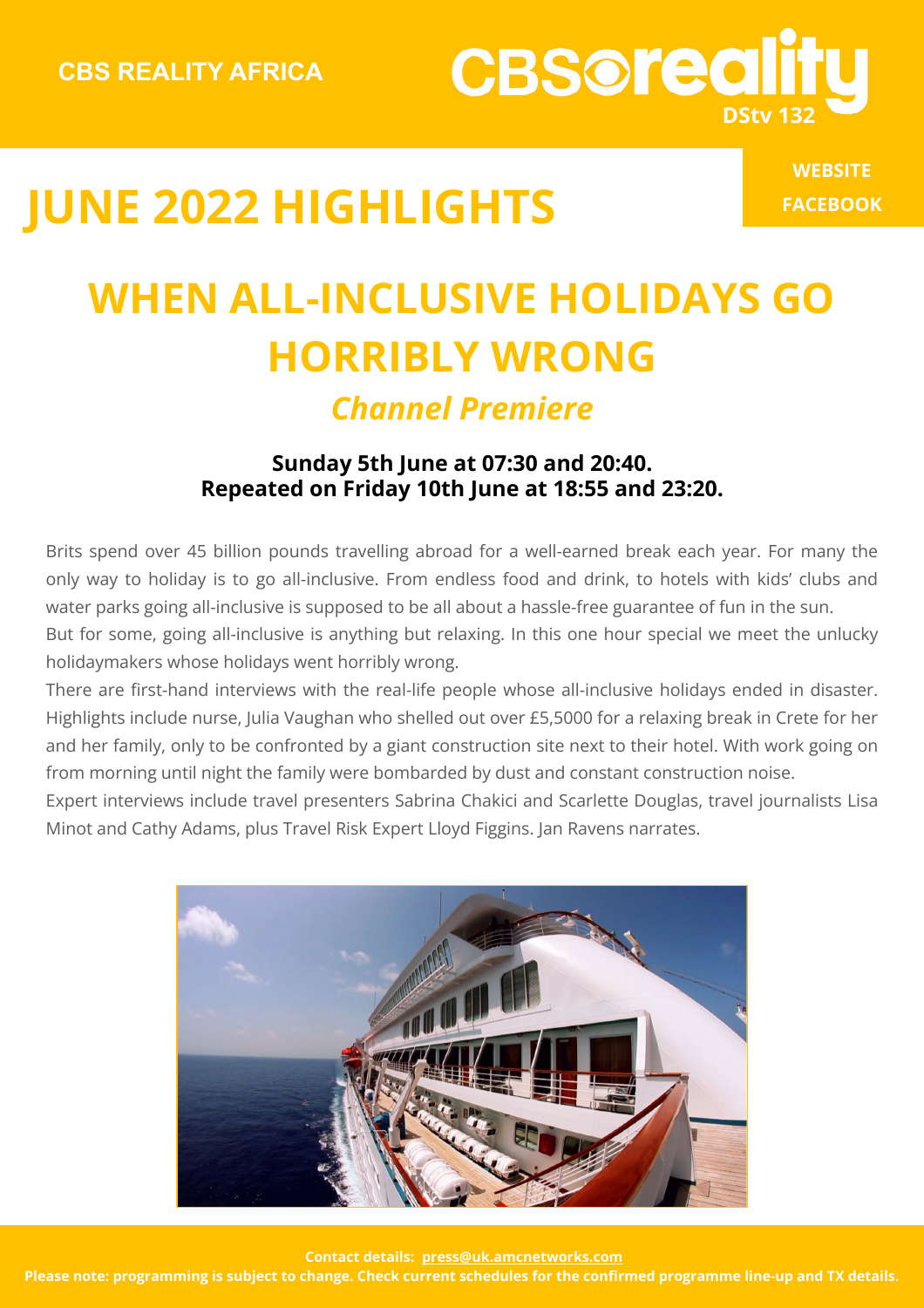**[WEBSITE](https://www.cbsreality.tv/eu_2/) [FACEBOOK](https://www.facebook.com/CBSrealitySA/)**

**DStv 132**

**CBSoreal** 

### **WHEN COSMETIC SURGERY GOES HORRIBLY WRONG** *Channel Premiere*

#### **Sunday 19th June at 07:05 and 20:40. Repeated Friday 24th June at 18:55 and 23:20.**

Plastic Surgery was once considered taboo, something for only the rich and famous, but with advances in medical technology making the odd nip and tuck more affordable, many people are going under the knife in the pursuit of perfection. It's bigger and more accessible than ever before.

However, as with all surgery, there are risks. In this 90 minute special, narrated by Jill Halfpenny, we have the first hand accounts of people who went under the knife whose lives were scarred by their experience.

Highlights include a young Liverpudlian, Delsha, whose routine visit to get her eyebrows tattooed resulted in her ending up 'looking like a clown' with four eyebrows. We have the story of a mother of two, Samantha, who suffered years of back trouble due to her large breasts who, upon undergoing a reduction from a J-Cup to a more comfortable C-cup, ended up in agonising pain and her nipple position far higher than she ever could have conceived.

Expert interviews include TV doctor Tijon Esho, Harley Street celebrity surgeon Dr Aamer Khan, psychiatrist Dr Raj Persaud and celebrities Lizzie Cundy & Danielle Lloyd.



 **Contact details: press@uk.amcnetworks.com**

**Please note: programming is subject to change. Check current schedules for the confirmed programme line-up and TX details.**